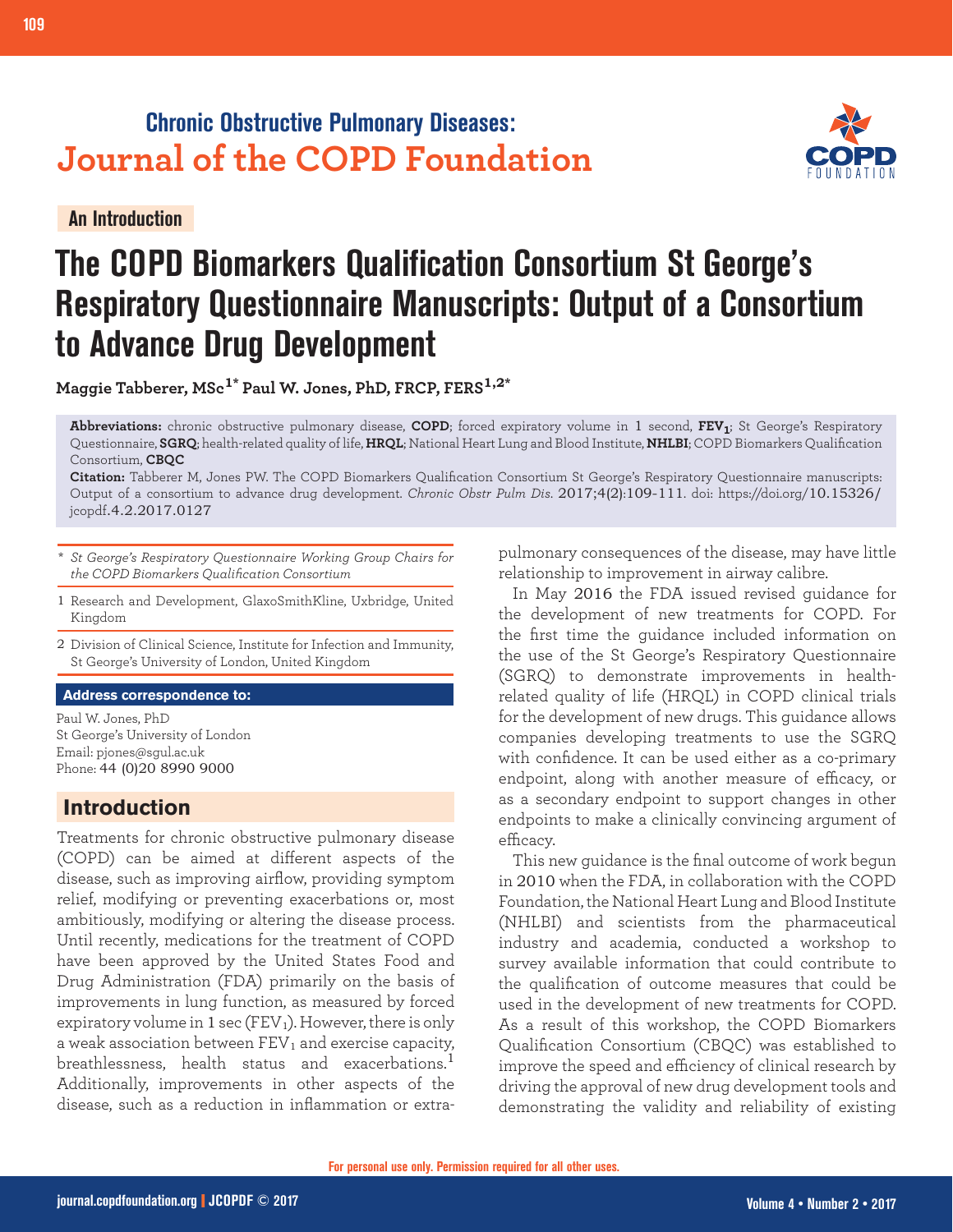research tools. One of the first projects of the CBQC was qualification of the SGRQ as a measure of HRQL designed to assess health status in patients with chronic airflow limitation.<sup>2,3</sup>

Although the SGRQ was previously mentioned in FDA guidance and already accepted by European regulators, at the 2010 workshop the FDA indicated a need for analyses that demonstrated the performance properties of the SGRQ total score, specifically in terms of cross-sectional validity, longitudinal patterns and trajectories of change, and predictive validity, with the latter as an indicator of disease progression, morbidity, and mortality.

CBQC members developed an integrated database combining data from both industry- and governmentsponsored (i.e., NHLBI) studies. An analysis plan was implemented to examine the cross-sectional validity of the SGRQ when compared to other outcomes, including clinical disease characteristics and demographics, and to understand the longitudinal patterns and trajectories of change in health status by evaluating intra- and interindividual SGRQ score changes and their relationship to clinical outcomes. We also examined the predictive validity of the SGRQ for relevant outcomes such as morbidity and mortality.

The development of the database and the results of

these analyses, which contributed to the endorsement of the SGRQ by the FDA, are presented in this current Journal issue as a series of 5 papers covering:

- 1. The characteristics of the studies included in the database and the baseline demographics of the patients and measures which determine baseline SGRQ scores.
- The demographic determinants of change in 2. SGRQ scores.
- 3. The economic determinants of change in SGRQ scores.
- The prognostic predictive accuracy of SGRQ. 4.
- A definition of response and analysis based on 5.responders to interventions.

**"The members of the COPD Biomarkers Qualification Consortium dedicate the publication of this body of work on the SGRQ to the memory of John Walsh--a patient and a truly visionary leader who brought us together under a unified call for action. John never gave up on the mission of improving the lives of patients with COPD, and his passion for excellence, sense of urgency and boundless energy drove the SGRQ Working Group to this end."**